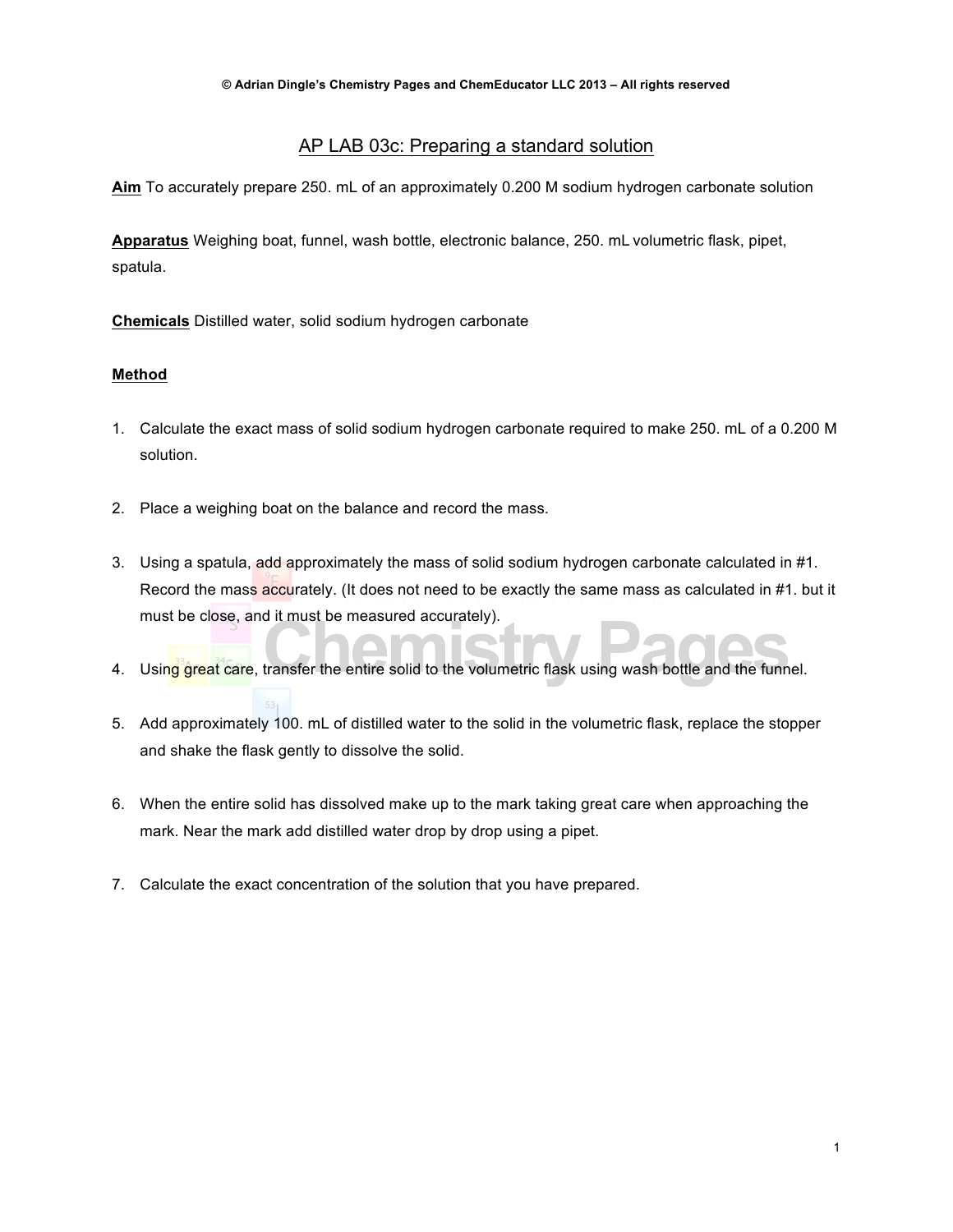## **Results**

| Mass of weighing boat + solid in g |  |
|------------------------------------|--|
| Mass of weighing boat in g         |  |
| Mass of solid in g                 |  |